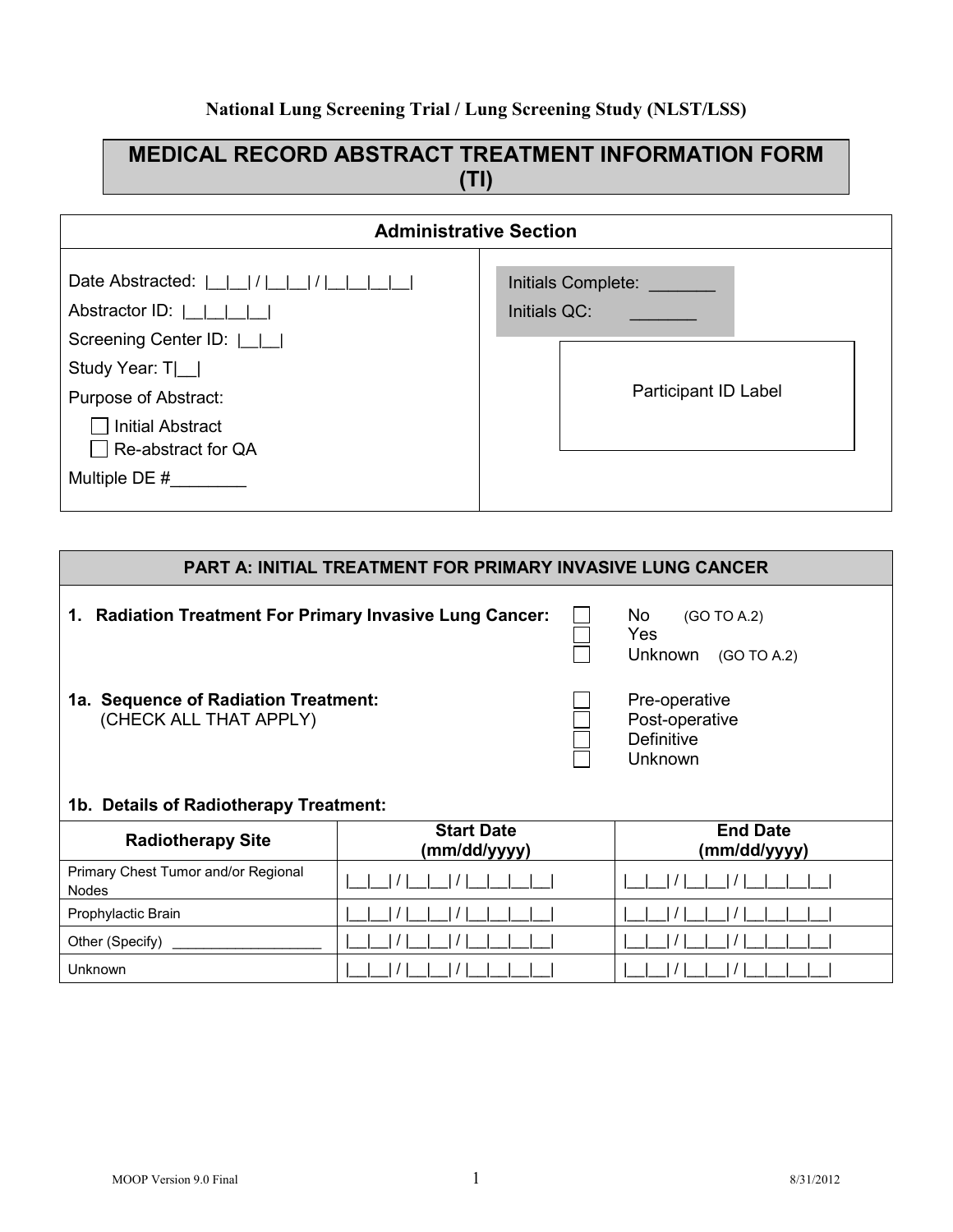| 2. Surgical Treatment for Primary Invasive Lung Cancer:<br>No<br>(GO TO A.4)<br>Yes<br>(IF YES, COMPLETE CHART<br><b>BELOW USING SURGICAL</b><br><b>PROCEDURE CODES LISTED)</b><br>Unknown (GO TO A.4)    |                                                                |                                                                                                                                                                                                                                                 |                                                                                                                      |  |
|-----------------------------------------------------------------------------------------------------------------------------------------------------------------------------------------------------------|----------------------------------------------------------------|-------------------------------------------------------------------------------------------------------------------------------------------------------------------------------------------------------------------------------------------------|----------------------------------------------------------------------------------------------------------------------|--|
|                                                                                                                                                                                                           | <b>Surgical Procedure Code</b>                                 | <b>Date of Procedure</b><br>(mm-dd-yyyy)                                                                                                                                                                                                        |                                                                                                                      |  |
|                                                                                                                                                                                                           |                                                                |                                                                                                                                                                                                                                                 |                                                                                                                      |  |
|                                                                                                                                                                                                           |                                                                |                                                                                                                                                                                                                                                 |                                                                                                                      |  |
|                                                                                                                                                                                                           |                                                                |                                                                                                                                                                                                                                                 |                                                                                                                      |  |
|                                                                                                                                                                                                           |                                                                |                                                                                                                                                                                                                                                 |                                                                                                                      |  |
|                                                                                                                                                                                                           |                                                                |                                                                                                                                                                                                                                                 |                                                                                                                      |  |
|                                                                                                                                                                                                           |                                                                | <b>SURGICAL PROCEDURE CODES</b>                                                                                                                                                                                                                 |                                                                                                                      |  |
| 01 - Exploratory thoracotomy without resection<br>$02$ = Median sternotomy<br>$03$ = Lobectomy<br>$04 = \text{Bilobectomy}$<br>$05$ = Pneumonectomy<br>$06$ = Wedge resection<br>07 = Segmental resection |                                                                | 08 = Lymphadenectomy/lymph node sampling<br>$09$ = Chest wall resection<br>$10 = Thoracentesis$<br>$11$ = Partial pleurectomy<br>$12$ = Multiple wedge resections<br>13 = Multiple segmental resections<br>88 = Other (SPECIFY)<br>99 = Unknown |                                                                                                                      |  |
| 3. Any Local or Regional Residual Disease After Surgery:<br>No<br>(TO BE COMPLETED BY CTR OR CTR-ELIGIBLE STAFF)<br>Yes - Microscopic<br>Yes - Gross Tumor<br>CTR ID#<br><b>Unknown</b>                   |                                                                |                                                                                                                                                                                                                                                 |                                                                                                                      |  |
| 4.                                                                                                                                                                                                        | <b>Systemic Chemotherapy for Primary Invasive Lung Cancer:</b> |                                                                                                                                                                                                                                                 | No<br>(GO TO A.5)<br>Yes<br>(IF YES, COMPLETE<br><b>DATE CHEMOTHERAPY</b><br><b>BEGAN)</b><br>Unknown<br>(GO TO A.5) |  |
|                                                                                                                                                                                                           | Date Course of Chemotherapy Began:                             |                                                                                                                                                                                                                                                 |                                                                                                                      |  |
| <b>DAY</b><br><b>YEAR</b><br><b>MO</b>                                                                                                                                                                    |                                                                |                                                                                                                                                                                                                                                 |                                                                                                                      |  |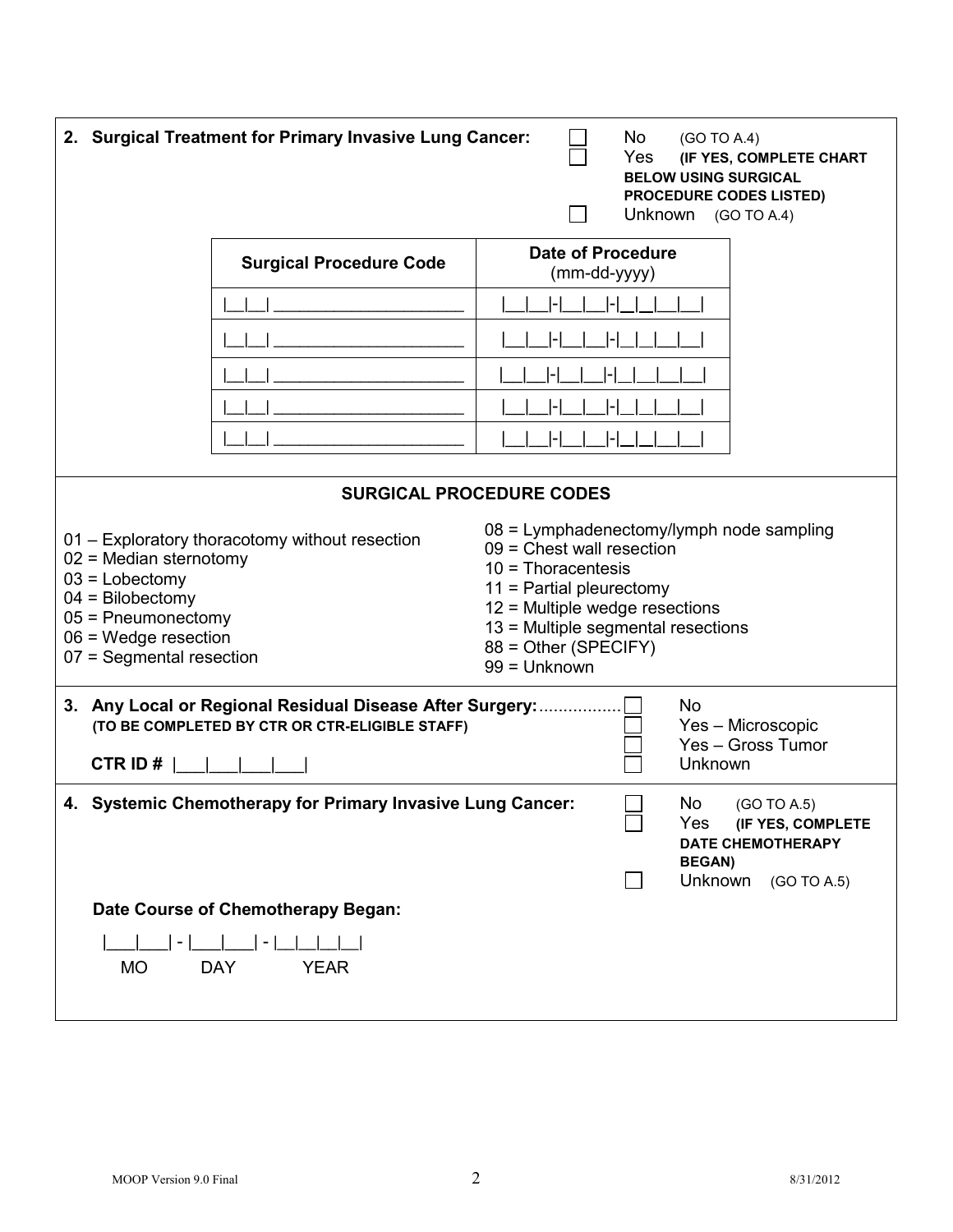|              | 5. Other Type of Treatment for Primary Invasive Lung Cancer:                                                                                                             | No<br>Yes<br><b>START DATE)</b>             | (GO TO B.6)<br>(IF YES, COMPLETE<br><b>TABLE BELOW SPECIFYING</b><br><b>TYPE OF TREATMENT AND</b><br>Unknown (GO TO B.6) |
|--------------|--------------------------------------------------------------------------------------------------------------------------------------------------------------------------|---------------------------------------------|--------------------------------------------------------------------------------------------------------------------------|
|              | <b>Type of Treatment</b><br>01 Immune Therapy<br>02 Radiofrequency Ablation<br>03 Thermal Ablation<br>04 Chemical Ablation<br>05 Other (specify)<br>99 Unknown treatment | <b>Treatment Start Date</b><br>(mm-dd-yyyy) |                                                                                                                          |
|              |                                                                                                                                                                          |                                             |                                                                                                                          |
|              |                                                                                                                                                                          |                                             |                                                                                                                          |
|              |                                                                                                                                                                          |                                             |                                                                                                                          |
|              |                                                                                                                                                                          |                                             |                                                                                                                          |
|              |                                                                                                                                                                          |                                             |                                                                                                                          |
|              | <b>PART B: COMMENTS</b>                                                                                                                                                  |                                             |                                                                                                                          |
| 6. Comments: | <b>No</b><br>Yes (IF YES, PLEASE SPECIFY)                                                                                                                                |                                             |                                                                                                                          |
| <b>ITEM</b>  | <b>COMMENTS</b>                                                                                                                                                          |                                             |                                                                                                                          |
|              |                                                                                                                                                                          |                                             |                                                                                                                          |
|              |                                                                                                                                                                          |                                             |                                                                                                                          |
|              |                                                                                                                                                                          |                                             |                                                                                                                          |
|              |                                                                                                                                                                          |                                             |                                                                                                                          |
|              |                                                                                                                                                                          |                                             |                                                                                                                          |
|              |                                                                                                                                                                          |                                             |                                                                                                                          |
|              |                                                                                                                                                                          |                                             |                                                                                                                          |
|              |                                                                                                                                                                          |                                             |                                                                                                                          |
|              |                                                                                                                                                                          |                                             |                                                                                                                          |
|              |                                                                                                                                                                          |                                             |                                                                                                                          |
|              |                                                                                                                                                                          |                                             |                                                                                                                          |